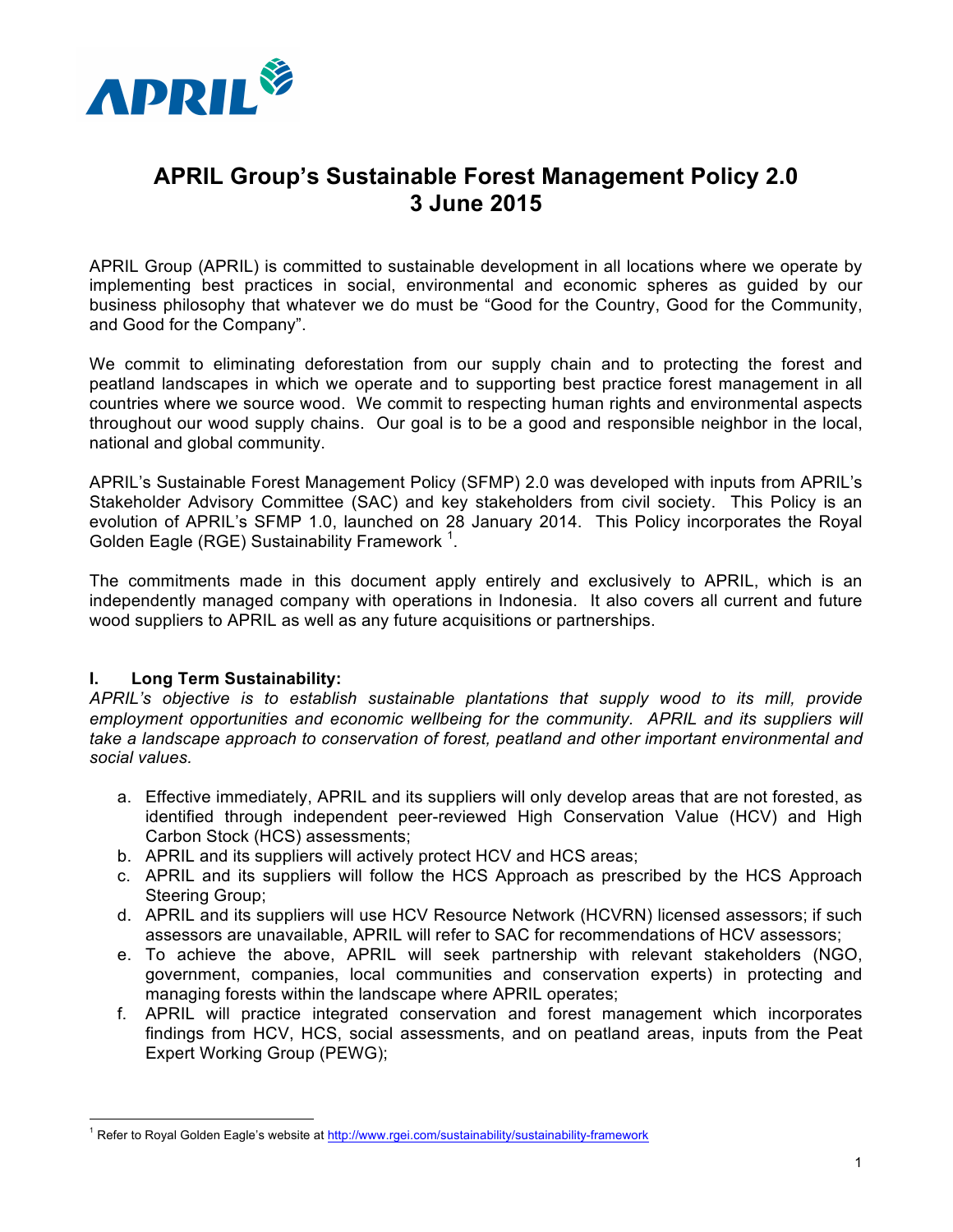

- g. By 15 May 2015, APRIL and its suppliers halted all harvesting of mixed hardwoods <sup>2</sup>. Mixed hardwoods harvested before 15 May 2015 will be utilized by APRIL's mill before end December 2015;
- h. Any residual fibre cleared from non-forested land, as defined by HCV and HCS as scrub land, will be utilized by APRIL's mill;
- i. APRIL will not establish a new pulp mill and/or a new pulp line until it achieves plantation fibre self-sufficiency.
- j. APRIL will not acquire any new land, or forestry licenses; or receive wood from land licensed to third parties, where after 3 June 2015 the seller has knowingly cleared HCV or HCS forests or forested peatlands  $3$ . This shall not apply to acquisition of land or licences for the purposes of restoration or conservation activities under clause II.d of this Policy.

## **II. Forest Protection and Conservation:**

*APRIL enforced a moratorium on natural forest clearance pending the outcome of High Conservation Values (HCV) and High Carbon Stock (HCS) assessments by 15 May 2015. This moratorium also applies to all third-party wood suppliers to APRIL.*

- a. APRIL and its suppliers support the conservation and ecosystem restoration of natural forests, and forested peatlands, and other ecologically, hydrologically and culturally important areas where APRIL operates;
- b. APRIL and its Long-Term Supply Partners currently protect and manage more than 250,000 hectares of conservation areas and 70,000 hectares of ecosystem restoration areas;
- c. APRIL will undertake landscape scale assessments and apply a landscape approach to optimize forest conservation and other land uses;
- d. APRIL will establish conservation areas equal in size to APRIL's plantation areas  $4$ .

## **III. Peatland Management:**

*APRIL will implement best practices on peatland management which support the Government of Indonesia's target to reduce greenhouse gas emissions, and maintain other conservation values.*

- a. No new development by APRIL and its suppliers on forested peatland;
- b. A Peat Expert Working Group (PEWG) will be established to provide inputs and recommendations to APRIL on:
	- Best management practices to be implemented in existing plantations on peatland;
	- Actions required to ensure conservation of forested peatland and critical peatland landscape;
	- Development options for non-forested peatland;
- c. The recommendations from PEWG will enable APRIL to implement international best practice for tropical peatland to protect areas of forested peatland and to reduce GHG emissions;
- d. Pending input from PEWG:
	- No canals will be constructed where new plantation development is taking place on peatland;

<sup>&</sup>lt;sup>2</sup> Under *de minimis* rule, small isolated areas within existing plantation concessions could be harvested only if they are not classified as HCV or HCS through the assessment process.

 $3$  Plantation land acquisitions will be reviewed by the SAC.<br> $4$  The conservation areas will be of appropriate size, shape, connectivity, and representativeness to protect ecosystem functions and to conserve native biodiversity.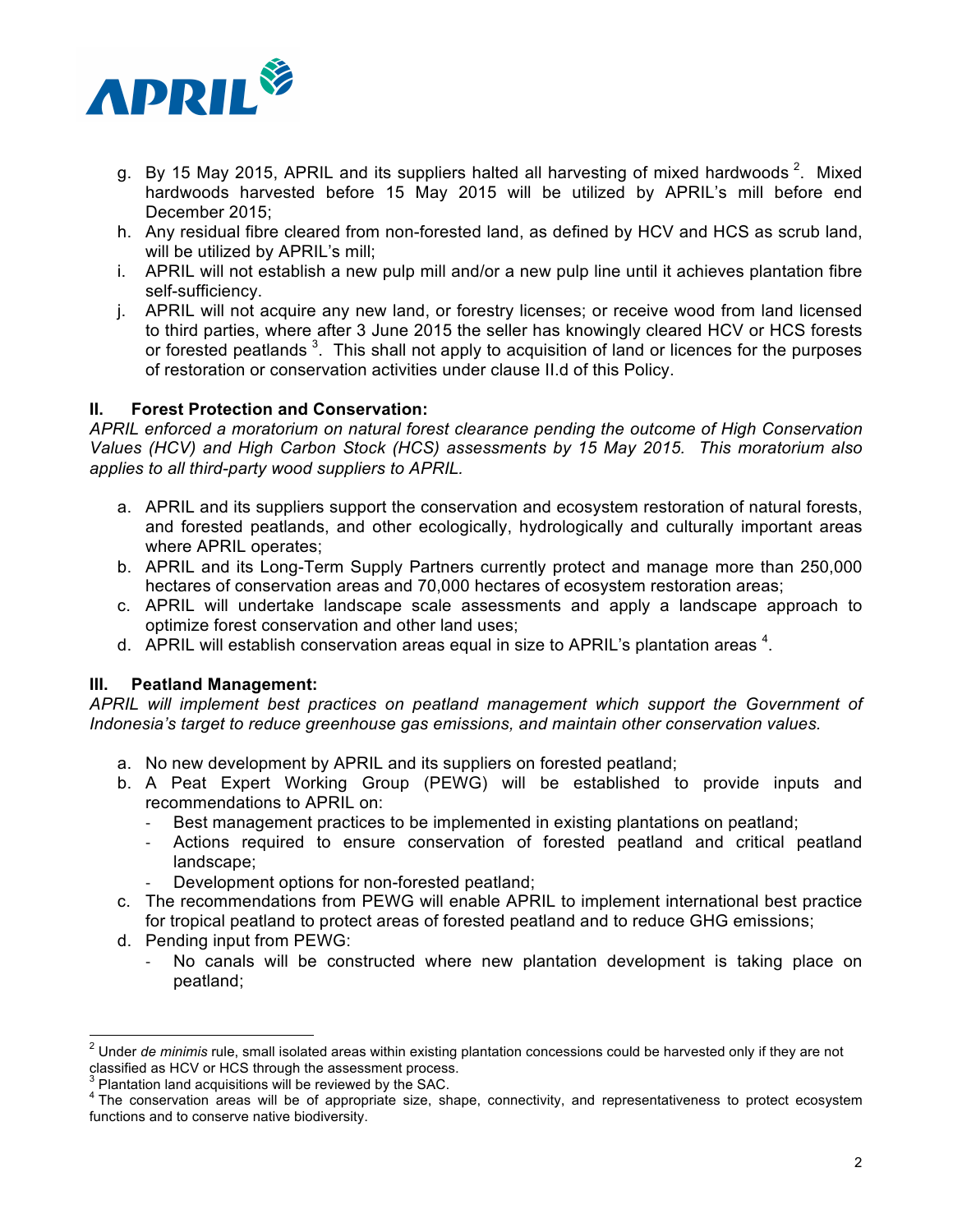

- Fire/flood prevention measures and maintenance of existing canals will continue in established plantation areas.

## **IV. Continuous Reduction of Carbon Footprint:**

*APRIL commits to continuous reduction of its carbon footprint.*

- a. APRIL will continuously improve its material and energy efficiency throughout the supply chain, and optimize utilization of renewable energy;
- b. APRIL will increase its carbon sequestration through conservation and ecosystem restoration and continuous improvements in sustainable plantation management practices;
- c. APRIL will track its carbon emissions and report progress on reducing its overall carbon footprint.

## **V. Proactive Support of Local Communities:**

*APRIL will continually seek opportunities to consult and align with the interests of communities and create shared value through:*

- a. Strengthened efforts in alleviating poverty in rural communities around APRIL's areas of operation, through creation of jobs, providing better access to quality education, community empowerment, and enhancement of rural livelihood;
- b. Pro-active Corporate Social Responsibility (CSR) activities especially village entrepreneurship incubations and farming systems;
- c. Inclusion of smallholders/Small Medium Enterprises (SME) into APRIL's supply chains, where appropriate;
- d. Engaging stakeholders through regular multi stakeholder forums and focus groups to obtain inputs on social issues and develop a monitoring and reporting system.

#### **VI. Respect the Rights of Indigenous Peoples and Communities:**

*APRIL respects the rights of indigenous peoples and rural communities and commits to the following:*

- a. Respect the Universal Declaration of Human Rights, national laws and ratified international treaties, on human rights and indigenous people;
- b. Respect of the tenure rights of indigenous peoples and rural communities;
- c. Respect of the rights of indigenous peoples and communities to give or withhold their Free, Prior and Informed Consent (FPIC) to operate on lands where they hold legal, communal or customary rights prior to commencing any new operations;
- d. No tolerance for the use of violence, intimidation or bribery;
- e. To ensure that relevant international best practices in FPIC are followed, APRIL will actively engage with stakeholders, including communities, government, customers and civil society at the local, national and international levels;
- f. Resolution of complaints and conflicts through mutually agreed, open, transparent and consultative processes that respect customary rights;
- g. To develop Standard Operating Procedures (SOP) and maintain processes for the responsible handling of the list of all complaints from communities and other relevant stakeholders. These processes will be developed, updated, improved, monitored and reported to the SAC and other relevant stakeholders.